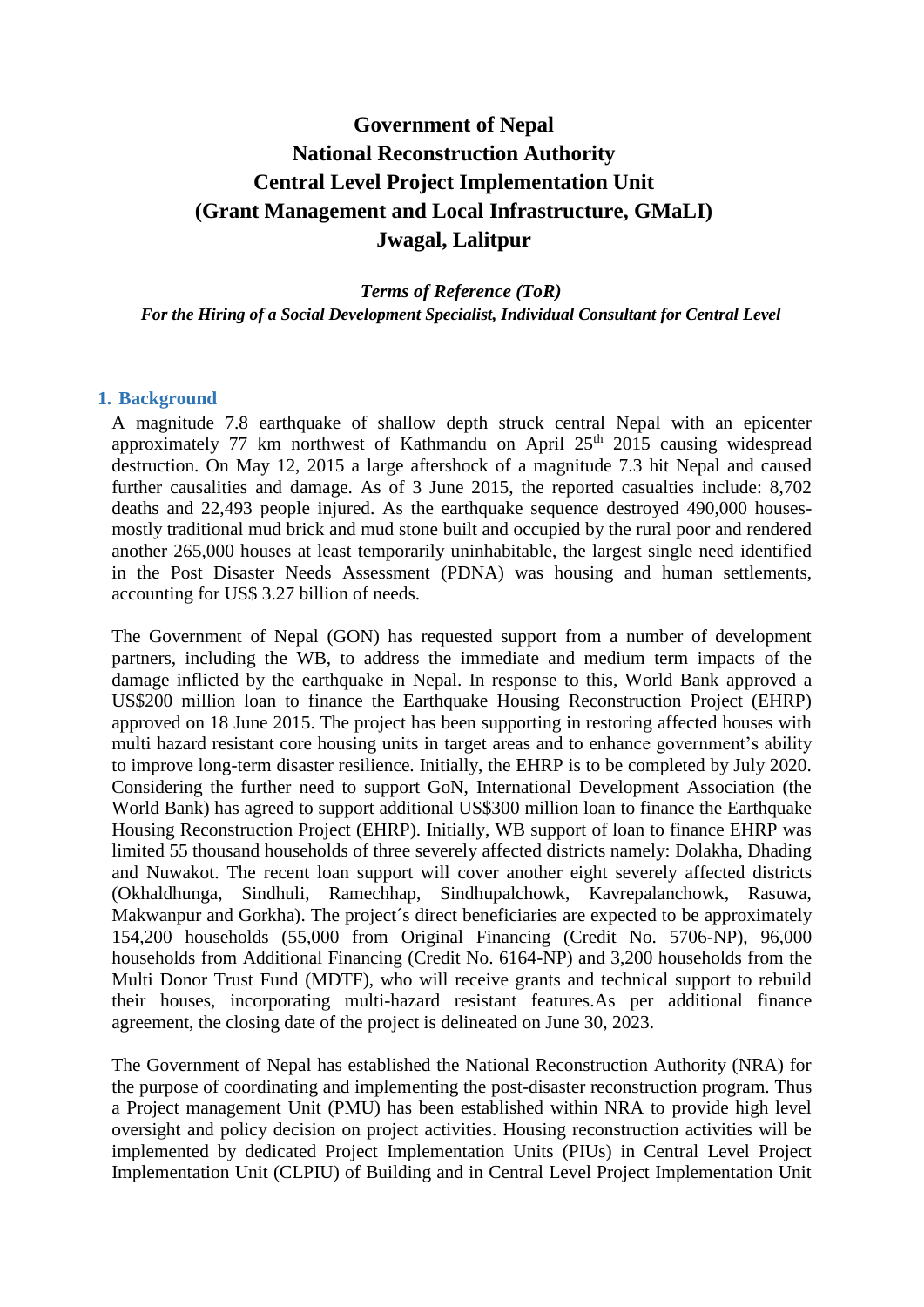(CLPIU) of Grant Management and Local Infrastructure (GMaLI) under the NRA. NRA has already established a Central Level Project Implementation Unit (CL-PIU).As per the requirement; the CL-PIU intends to hire a national expert for the post of **Social Development Specialist**, hereafter referred to as the Consultant.

# **2. Objective of the assignment**

The NRA is working to restore and improve the living condition of the victims of the earthquake by reconstructing the destroyed and damaged houses with an adequate seismic standard in the districts severely affected by the earthquake, thereby contributing to sustainable socio-economic development of the region and build back better.

The main objective of hiring the Consultant is to assist the CL-PIU (GMaLI) to oversee the social management processes for the Project.

# **3. Tasks and responsibilities**

- Analyze social risks, social issues and integrate these into the planning and implementation of the project activities. Carry out social screening and prepare Environmental and Social Management Plan (ESMP), Vulnerable Community Development Plans (VCDP) and Resettlement Action Plans (RAP)to be implemented based on the Environmental and Social Management Framework (ESMF), Vulnerable Community Development Framework (VCDF) and the Resettlement Policy Framework (RPF) prepared by the Government of Nepal for the EHRP.
- Undertake field visits in project districts and affected settlementsand hold supervision meetings and consultations with DL-PIU Consultants to plan, implement and monitor participatory aspects of the project components;
- Coordinate with Partner Organizations (POs), field Staff, Consultants, and contractors and guide them in addressing social inclusion and equity issues, needs of special populations, gender issues, and issues relating to land acqusition, voluntary land donation and resettlement;
- Monitor the implementation of the VCDP/ RAP and assess and ensure their compliance with the Environment and Social Management Framework (ESMF),Resettlement Policy Framework (RPF) and the Vulnerable Community Development Framework (VCDF)Participate in the evaluation of POs and firms with social support responsibilities.
- Prepare and implement training and capacity building plans of the project social staff to address social issues associated with the project and orientation trainings for other project related staffs including members of the PIU;
- Interact with the Social Development Specialists of the PMU and World Bank on social and environmental management activities of the project;
- Coordinate with the Environement Specialist and other individual consultants of CL-PIU during preparation of safeguard document and its implementation.
- Continuously interact with the NGOs and community groups to be involved in the project;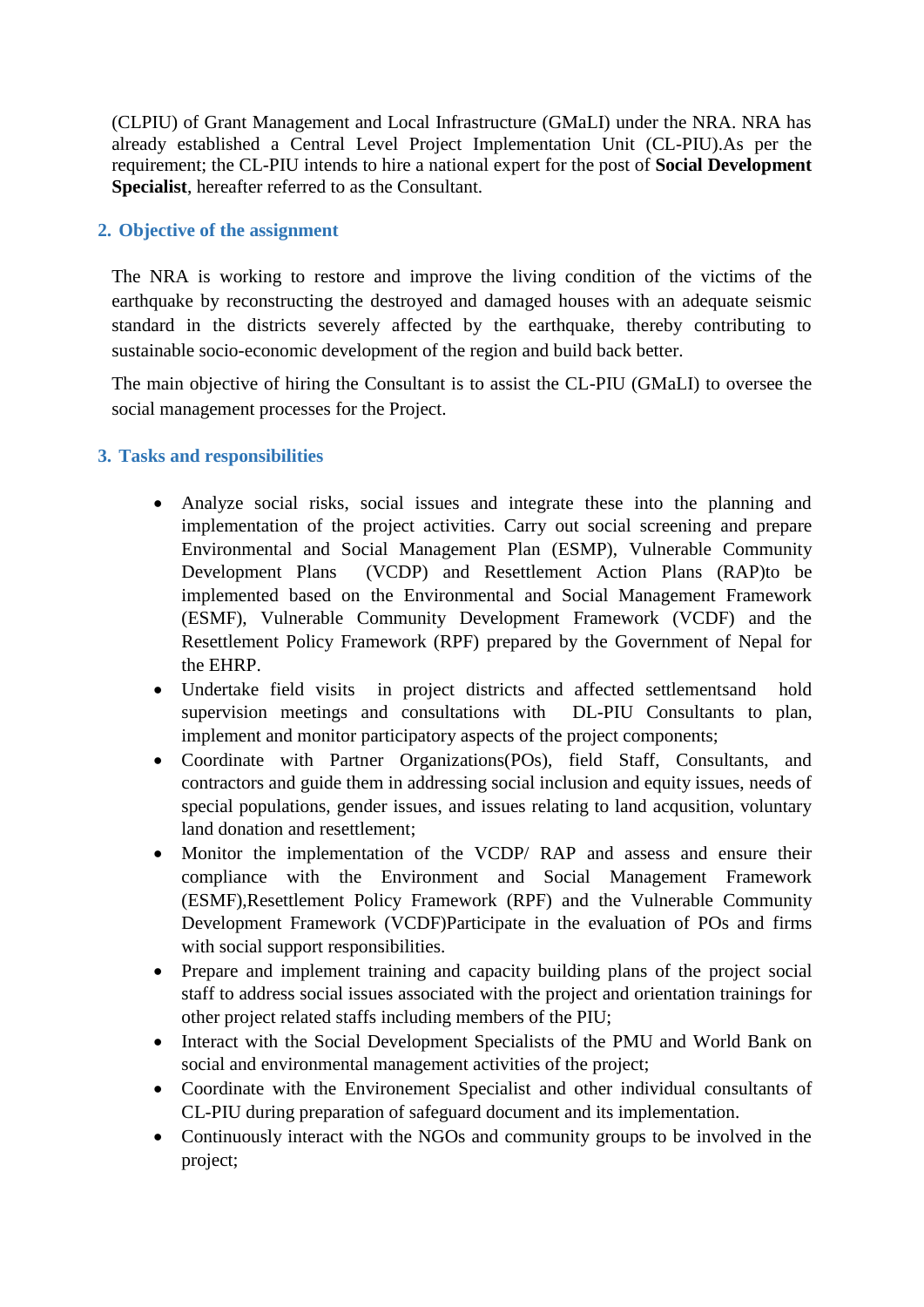- Assist the Supervision consultants in establishing dialogue with the affected communities and ensure that the social concerns and suggestions from such interactions are incorporated and implemented in the project;
- Review the safeguard reports submitted by the DL-PIU and make suggestions actions as per the need.
- Guide concerned districts to prepare the safeguard reports, review it and submitt it to the PMU and WB.
- Review the social performance of the project through site visits and assessment of the periodic environmental and social reports submitted by DL-PIUs;
- Report to the CL-PIU/Project Director/Team Leader on the social aspects pertaining to the project;
- Prepare periodic (monthly, quarterly, and annual) report and document good practices and lessons learned for dissemination within the GoN and externally;
- Orient the district social team on the Grienvance Redress Mechanism and proper documentation process of grievances loged by the people.
- Any other relevant activity designated by the CL-PIU to ensure proper implementation of the project.

## **4. Management of Assignment**

The CL-PIU will administer the Consultant's work. The Consultant will work in close coordination with CL-PIU, GMaLI under NRA. In order to accomplish the roles and responsibilities in a timely manner, s/he has to start the work immediately after signing the contract agreement. The Consultant is responsible for coordination with CL-PIU and other stakeholders. Similarly CL-PIU will facilitate the Consultant to coordinate with stakeholders/offices. The Consultant shall perform the task under the guidance of CL-PIU. Consultant should report to client through Team Leader and under take their defined work on the guidance/supervision of TL and s/he will be required to spend the entire assignment period on base office, Kathmandu Nepal but with frequent visit to field as per the requirement.

## **5. Selection of the Consultant**

A Consultant will be selected in accordance with "The World Bank's Procurement Regulations for IPF Borrowers: Procurement in Investment Project Financing Goods, Works, Non-Consulting and Consulting Services, July 2016 (Revised November 2017), Section VII: Approved Selection Methods Consulting Services/ Para 7.36 & 7.37: Open Competitive Selection of Individual Consultants".

## **6. Duration of Assignment**

The Consultant will provide his/her inputs on a full time basis up to August 16, 2021. The Consultant will be based in Kathmandu with frequent visits to sites outside Kathmandu.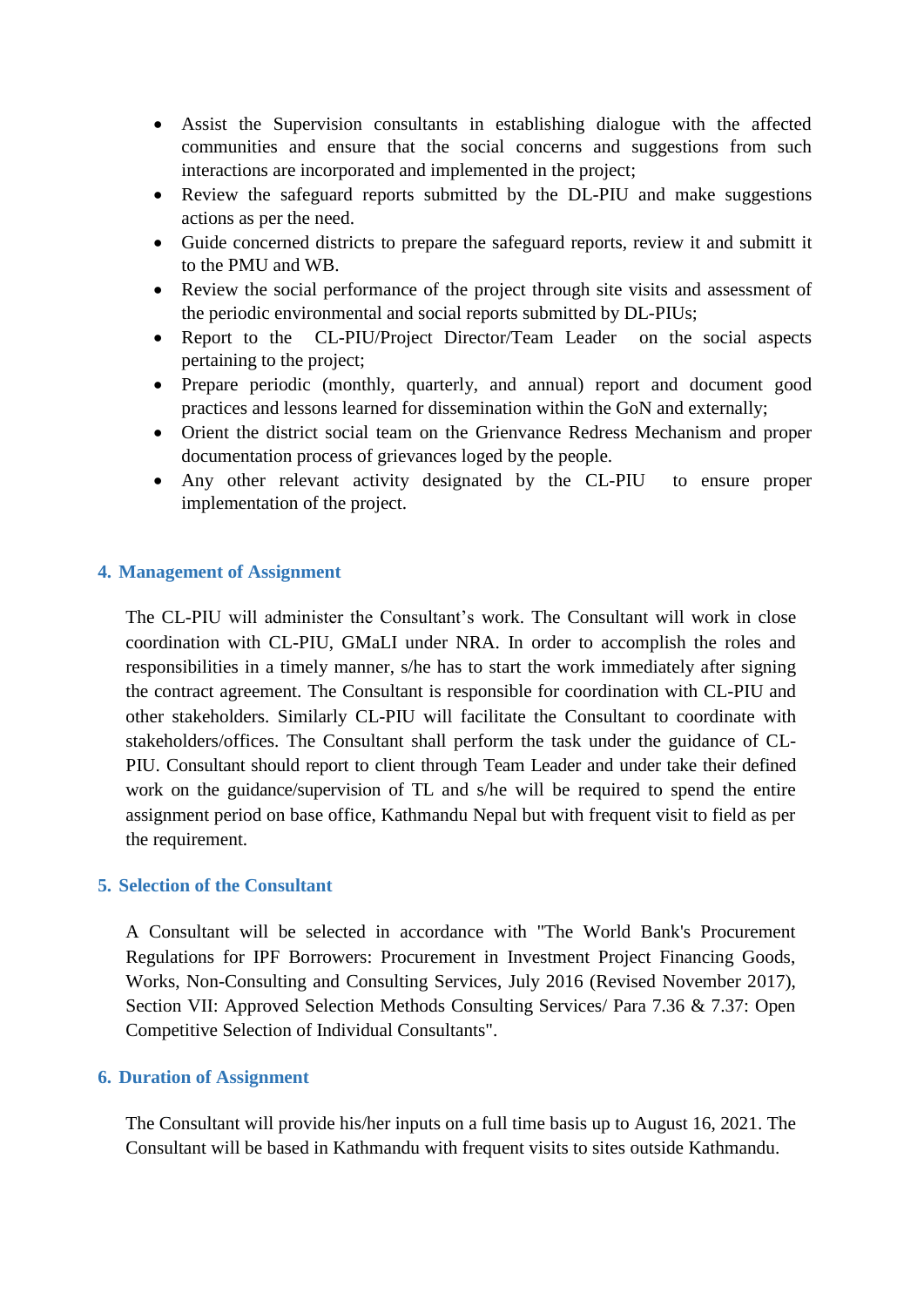# **7. Payment to Consultant**

Payments toward monthly remuneration will be made based on the time sheet supported by progress reports. The out of pocket expenses shall be paid after completion of said task and upon submission of bills or invoices and said reports. In case of air travel, the price of air ticket shall be reimbursed upon submission of air ticket and boarding pass.

## **8. Office Space, Equipment and other Logistic Support**

The office space, equipment and other relevant facilities shall be provided by CL-PIU as per the contract agreement. The CL-PIU office will assist in obtaining all available reports, materials and data necessary and facilitate the Consultant for access to stakeholders/offices for the efficient execution of the assignment.

## **9. Minimum Qualification Requirements**

- Minimum Master Degree in Social Sciences (Sociology, Anthropology, Rural Development and Development Study) from a recognized University/institution with minimum 10 years of general experience.
- At least 5 years experience in community development, community mobilization, resettlement, disaster management, gender and rural development. Experience in reconstruction and social housing will be a plus.
- Conversant with micro-planning, participative monitoring and evaluation in community development, public building and watsan and rehabilitation activities.
- The candidate should be well versed with the socio-economic conditions of beneficiaries.
- Strong working experience with Government organizations and donors like WB/ADB/UNDP etc.
- Member of professional organization (such as SASON, NSA) will be an additional advantage.
- Professional training on safeguard, diseaster and rehabilitation will also be an additional advantage.
- Fluency in both English and Nepali

## **10. Indemnity**

The Consultant shall be responsible for any damage of life, property that may arise out of his works and he shall take all necessary insurance provision to indemnify any claims for compensation that may arise through his negligence.

## **11. Taxation**

The Consultant is fully responsible for all taxes applicable as per the rules and regulations of Government of Nepal and for that the taxes shall be deducted at the source at the time of payment. All payments shall be made after deducting taxes.